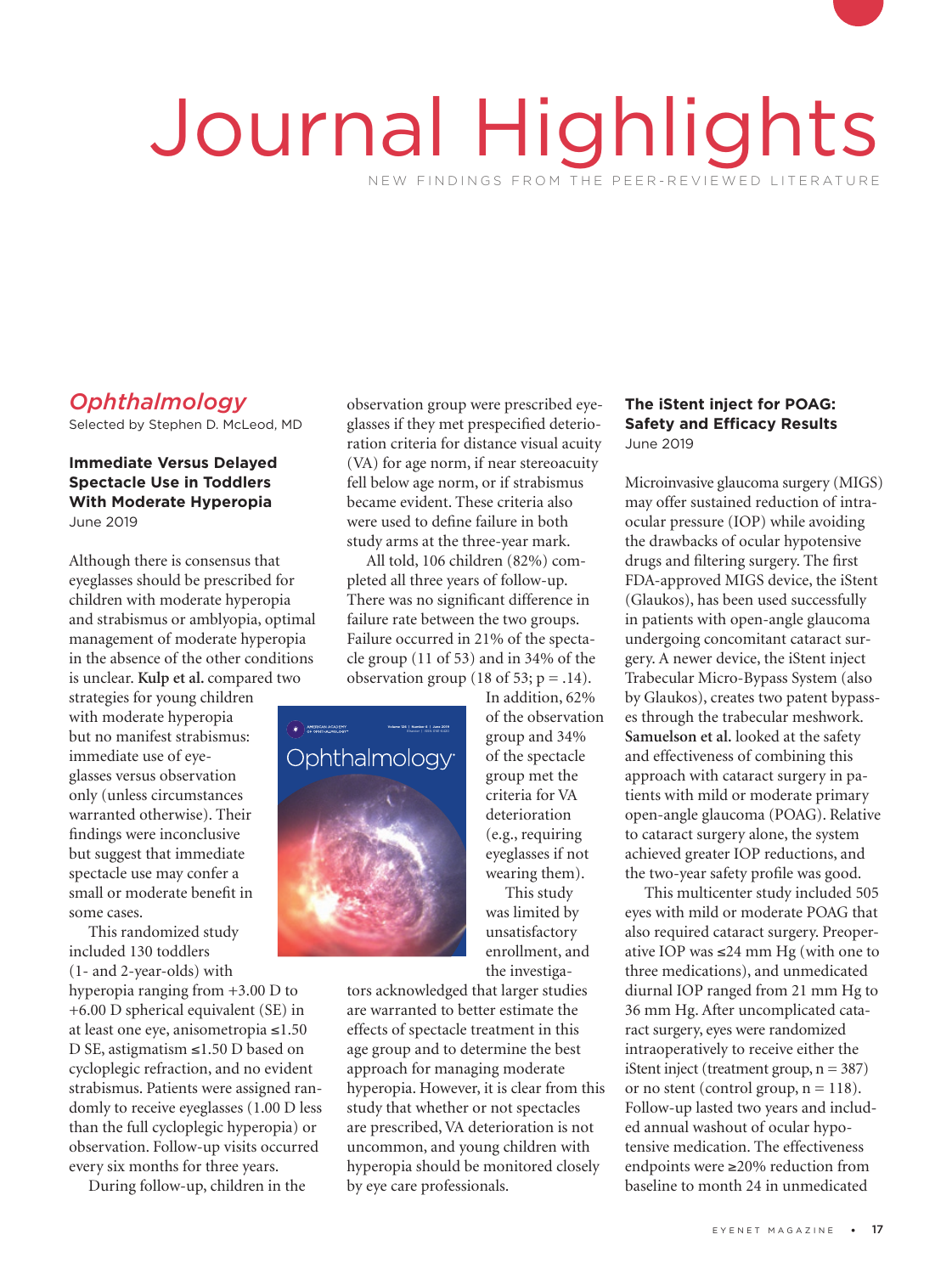

diurnal IOP and change in unmedicated diurnal IOP from baseline to month 24. Safety measures included gonioscopy, pachymetry, and slit-lamp and fundus examinations; visual field and acuity tests; and documentation of adverse events.

The preoperative mean medicated IOP was 17.5 mm Hg in both groups; mean unmedicated diurnal IOP was  $24.8 \pm 3.3$  mm Hg in the treatment group and  $24.5 \pm 3.1$  mm Hg in controls. By 24 months, 75.8% of treated eyes and 61.9% of control eyes had a reduction from baseline in unmedicated diurnal IOP of at least  $20\%$  ( $p = .005$ ). The mean reduction was greater in the treatment group (7.0 vs. 5.4 mm Hg;  $p < .001$ ).

Among responders, 84% of treated eyes and 67% of control eyes were not receiving ocular hypotensive agents at 23 months. By month 24, medicationfree diurnal IOP ≤18 mm Hg was achieved in 63.2% of treated eyes and 50.0% of control eyes. The safety profiles were favorable and similar.

# **Is Subthreshold Nanosecond Laser Safe for AMD?**

June 2019

In preclinical studies and a pilot study, the subthreshold nanosecond laser (SNL) suggested promise in patients with intermediate AMD (iAMD). Building on these findings, **Guymer et al.** performed a randomized trial of the efficacy and safety of SNL as treatment for iAMD. For patients without signs of late AMD on multimodal imaging (MMI), the authors observed similar progression rates for the SNL and sham groups.

This 36-month, multicenter, doublemasked study included 292 patients with bilateral large drusen and no sign of atrophy as seen on optical coherence tomography. Participants were assigned randomly to receive either Retinal Rejuvenation Therapy SNL (2RT, Ellex;  $n = 147$ ) or a sham procedure  $(n = 145)$  in the study eye. Each treatment was given at six-month intervals. The primary efficacy outcome was the time until occurrence of late AMD, defined by MMI.

As the speckled-beam profile of the 2RT laser causes selective RPE loss, it is biologically plausible that the laser's effect may vary according to the degree of RPE dysfunction. To investigate this, the authors conducted a post hoc comparison of data for patients with and without reticular pseudodrusen (RPD) or pigmentary abnormalities at baseline. Adverse events were documented to assess safety.

Overall, the SNL treatment showed no significant benefit for slowing AMD progression (adjusted hazard ratio [HR],  $0.61$ ;  $p = .122$  vs. sham). However, the post hoc analysis found evidence of effect modification based on the coexistence of RPD (adjusted interaction; p = .002). SNL treatment resulted in slower progression in the 222 participants without RPD at baseline (adjusted HR,  $0.23$ ;  $p = .002$ ) and faster but nonsignificant progression in the 70 patients with RPD (adjusted HR, 2.56;  $p = .112$ ). There were no significant differences in serious adverse events between the study groups. Although no serious events were related to the device, deep retinal hemorrhage occurred in 10 patients (6.8%) at the site of laser delivery.

The efficacy results suggest that SNL treatment may help to slow AMD progression in the absence of RPD, but it could hasten the AMD process in patients with coexisting RPD. Therefore, the authors recommended caution when considering studies of SNL use in patients with RPD phenotypes. Based on evidence from this study, further trials of the 2RT laser in AMD are warranted, they said. *(Also see related commentary by Philip J. Rosenfeld, MD, in the same issue.)* 

*—Summaries by Lynda Seminara*

## *Ophthalmology Glaucoma*

Selected by Henry D. Jampel, MD, MPH

#### **Can OCT Be Used to Evaluate Advanced Glaucoma?** May/June 2019

The common assumption is that optical coherence tomography (OCT) cannot be used to monitor eyes with

advanced glaucoma. **Lee et al.** set out to examine the validity of this assumption by exploring the hypothesis that if eyes with advanced glaucoma have a 10-2 total deviation map with any points better than –8 dB, then the topographically corresponding regions on the circumpapillary retinal nerve fiber layer (cpRNFL) should show a preserved region. They found evidence to support this hypothesis and concluded that OCT scanning can be used to follow these preserved regions.

For this retrospective study, the researchers examined the cpRNFL scans of 39 eyes (33 patients). All eyes had a 24-2 visual field (VF) with a mean deviation (MD) of –15 dB or worse (mean, –18.94 ± 2.95 dB; range, –27.06 to  $-15.01$  dB). 10-2 VFs and averaged OCT circle scans were available for all eyes. (The circle scans were acquired in a high-speed mode and set to average 100 times.)

When the circle scans were inspected, all 39 eyes showed a recognizable cpRNFL in the region associated with the macula. In 36 of the eyes, the cpRNFL region was clear and hyperdense. The other three eyes demonstrated visible cpRNFL, but it was of low contrast.

The authors cautioned that this study has several limitations, including a small sample size and the study's retrospective nature. In addition, they said, the assessment of cpRNFL was qualitative. As a result, they called for a prospective study of eyes that have advanced glaucoma defined by a 24-2 VF MD worse than –15 dB, quantitative cpRNFL measurements, or both. *—Summary by Jean Shaw*

# *Ophthalmology Retina*

Selected by Andrew P. Schachat, MD

#### **International Practice Patterns in Postsurgical Endophthalmitis** June 2019

**Solima et al.** set out to study current practice patterns for the management of eyes with acute endophthalmitis following cataract surgery and intravitreal injections. They also assessed the likelihood that an affected eye would be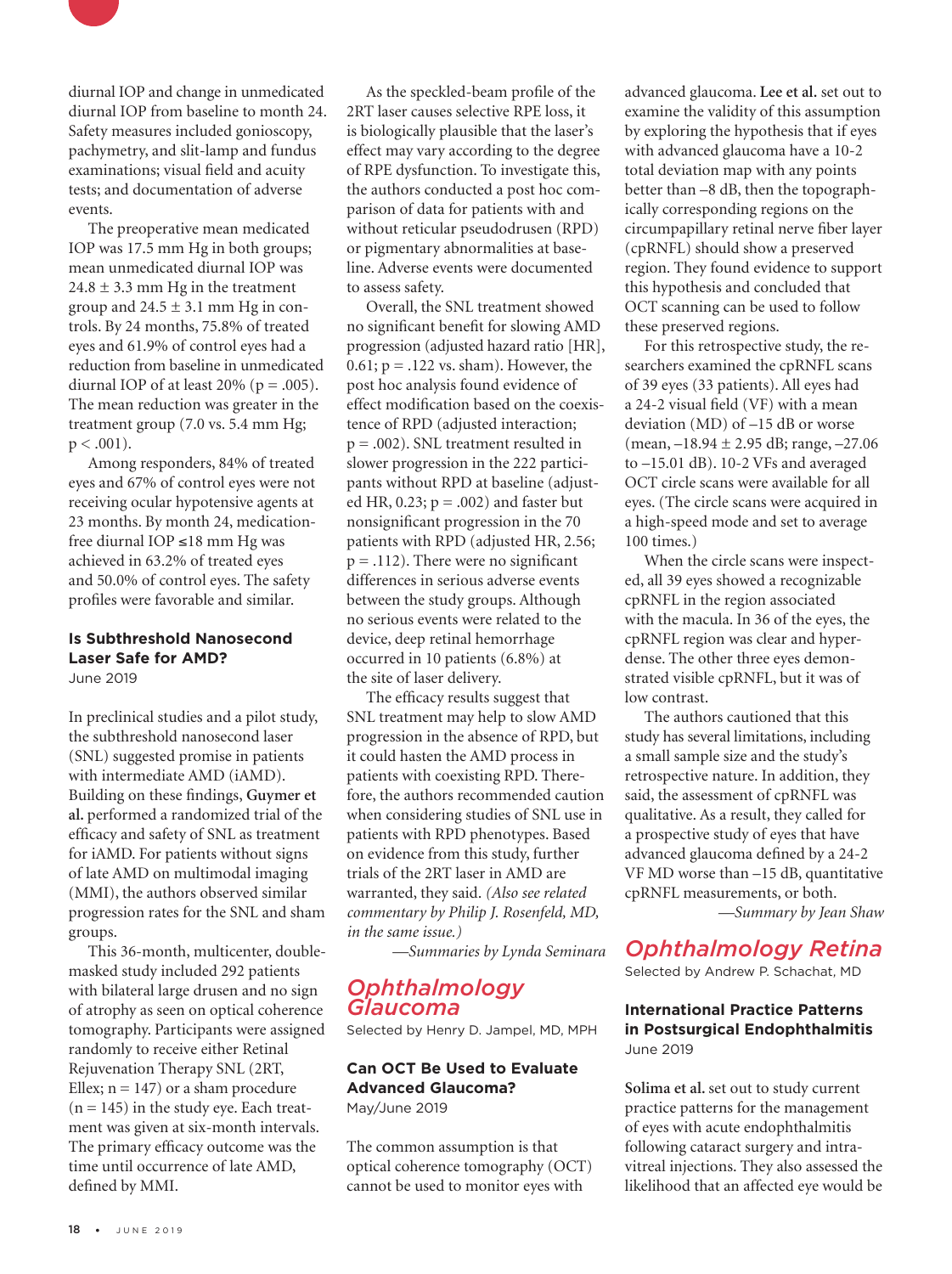managed with pars plana vitrectomy (PPV) or intravitreal injections of antibiotics. They found that PPV was frequently performed in these eyes, regardless of the presenting vision and that eyes with increased vitreous opacification were commonly managed with PPV.

For this retrospective nonrandomized study, the researchers evaluated data on 237 eyes with acute endophthalmitis. The information was provided by 57 retina specialists in 28 countries in Africa, Asia, Europe, and South America. Outcome measures included rates of PPV, repeat intravitreal injections, and adjunctive therapeutic regimens.

Of the 237 eyes diagnosed with acute endophthalmitis, 153 (64.6%) had undergone cataract surgery, 35 (14.8%) had received intravitreal injections, and 29 (12.2%) were diagnosed following a previous PPV. The remaining 20 eyes (8.4%) had undergone other intraocular surgeries, including glaucoma and cornea procedures.

With regard to treatment, all eyes received intravitreal antibiotics on the day of presentation. PPV was performed within the first week of presentation in 176 eyes (74.3%), while the remaining 61 eyes (25.7%) received antibiotics only. Data were available on the choice of antibiotic for 210 of the 237 eyes of these, 191 received a combination of two drugs, most commonly vancomycin and ceftazidime (183 eyes). Early PPV was more likely in those eyes that developed endophthalmitis following cataract surgery and in those in which the disc and macula were not visualized. In addition, PPV was not limited to eyes with baseline light perception vision.

The authors emphasized that these results need to be interpreted with

## **NOW IN PUBMED**

*Ophthalmology Retina* is now being indexed in PubMed. The indexing process is underway with this year's issues; a request has been submitted for retroactive indexing to the inaugural issue (January/February 2017).

caution, given the study's uncontrolled retrospective design and absence of data from U.S. retina practices, among other factors. *(Also see related commentary by Bernard H. Doft, MD, in the same issue.) —Summary by Jean Shaw*

## *American Journal of Ophthalmology*

Selected by Richard K. Parrish II, MD

## **Update on Rubella-Associated Uveitis**

June 2019

Although vaccination programs have nearly eliminated congenital rubella virus from the Western world, associations of rubella with Fuchs uveitis syndrome (FUS) were noted in 2006. Since then, many have assumed that these conditions are linked. To explore this possibility, **Groen-Hakan et al.** evaluated clinical and lab findings of patients with rubella virus–positive uveitis, as well as aqueous humor samples from patients with FUS. The authors found that even though most cases of FUS included intraocular rubella infection, only some patients with rubellaassociated uveitis displayed FUS.

This retrospective study, conducted between January 2010 and October 2016 at two sites in the Netherlands, involved consecutive patients with rubella virus–positive aqueous humor samples based on polymerase chain reaction (PCR) and/or Goldmann-Witmer coefficient (GWC) analysis. Anatomic classification and clinical characteristics were recorded, along with vaccination status. All patients with FUS received their diagnosis during the same period.

Among the 127 study participants (144 eyes), the virus was found in the aqueous fluid of 120 patients by GWC, 23 by PCR, and in 16 by both. Bilateral involvement was present in 17 patients (13%). Of the 39 patients with FUS phenotype, evaluated separately, 37 had positive rubella findings.

Blurred vision and floaters were common reasons for referral; ophthalmologic evidence included the combination of chronic anterior uveitis, keratic precipitates, vitritis, and absent posterior synechiae. Early development of cataracts and glaucoma was common, and cataract was the main cause of visual loss at presentation. Cystoid macular edema was unusual. None of the patients had been vaccinated against rubella virus at an early age.

 This research not only negates the belief that rubella-associated uveitis always presents with the FUS phenotype but also exposes the diverse clinical nature of the condition, which often includes chronic unilateral anterior uveitis and vitritis. The authors stressed the importance of long-term IOP monitoring in patients with rubellaassociated uveitis and emphasized diagnostic accuracy to ensure that immunosuppressant therapy is reserved for those who need it.

## **Cataract Surgery and Visual Field Progression in POAG** May 2019

Comorbid cataract and glaucoma present a clinical challenge, as glaucoma treatment can hasten cataract development, and the presence of cataract causes diffuse visual field (VF) loss. **Kim et al.** hypothesized that cataract surgery would slow rates of VF decay in patients with primary open-angle glaucoma (POAG), compared with rates during cataract progression. However, they found that despite improvement in intraocular pressure (IOP), VF decay accelerated significantly.

The authors reviewed medical records of patients with POAG who had four or more reliable VFs before and after cataract surgery, which involved placement of an IOL. The operations occurred during a 12-year period. The researchers also looked at a comparison group of pseudophakic eyes that had 10 reliable VFs after surgery. They then used the Glaucoma Rate Index (GRI), a new algorithm, to estimate the rate of change for the entire VF.

Among the 134 study eyes (99 patients; mean age, 66 years), the mean follow-up periods were 6.5 years before and 5.3 years after surgery. All IOP parameters improved after surgery. However, except for patients with previous trabeculectomy, VF indexes (mean ± standard deviation per year) showed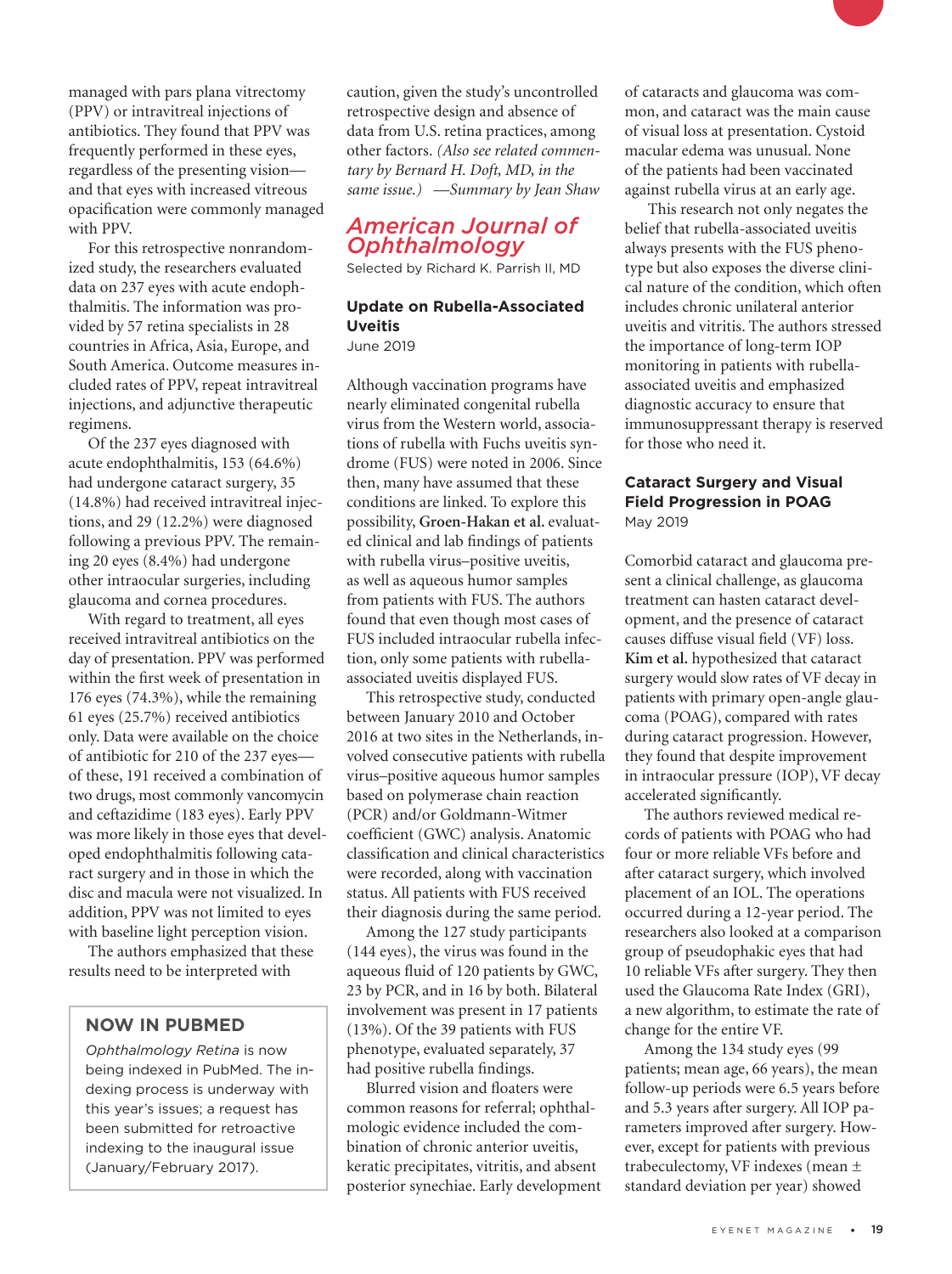

worsening rates of decay after cataract surgery versus beforehand.

Higher postoperative peak IOP and worse baseline mean deviation (MD) correlated significantly with faster postoperative peak VF decay. Subgroup analysis showed that VF decay measured by MD, VF index, and GRI was worse in the latter half of the postoperative period, which may relate to the nonlinear natural history of glaucoma.

In addition to concluding that reduced IOP after cataract surgery does not slow VF decay in POAG, the authors suggested that high postoperative peaks in IOP may signal further decline after surgery.

*—Summaries by Lynda Seminara*

## *JAMA Ophthalmology*

Selected and reviewed by Neil M. Bressler, MD, and Deputy Editors

#### **High Calcium Intake May Slow Progression of AMD** May 2019

Studies of the effect of calcium intake on age-related macular degeneration (AMD) have produced conflicting results. In a secondary analysis of patients in the Age-Related Eye Disease Study (AREDS), **Tisdale et al.** evaluated the relationship between baseline calcium intake and the progression of AMD. They found that higher levels of dietary and supplementary calcium were linked to lower likelihood of progression to late AMD.

Baseline self-reported intake of dietary and supplementary calcium was documented during AREDS, then analyzed in relation to outcomes. The main outcome was the occurrence of late AMD, geographic atrophy (GA), or neovascular AMD. The 4,751 participants were predominately white (96%) and female (56%); their mean age was 69.4 years.

 Compared with patients in the lowest quintile for dietary calcium intake, those in the highest quintile had a lower risk of late AMD (hazard ratio [HR], 0.73), central GA (HR, 0.64), and any GA (HR, 0.80). The risk of neovascular AMD was lower for patients in the highest tertile for calcium supplementation (HR, 0.70) than for those who did not take supplements. No adverse effects were noted.

Although the findings indicate that dietary and supplemental calcium may aid in protecting against late AMD, the authors acknowledged that chance, uncontrolled confounding, and recall bias might have contributed to the results, and they noted that increased calcium intake could simply reflect better overall health habits. They encouraged further investigation of the topic. *(Also see related commentary by Mårten E. Brelén, BMBCh, FRCOphth, PhD, Danny S. Ng, FRCS, MPH, and Carol Y. Cheung, PhD, in the same issue.)*

## **Effect of Impaired Visual Development on Self-Perception of Young Children** May 2019

**Birch et al.** looked at the relationship between amblyopia and self-perception in young children to assess whether altered self-perception correlates with impaired vision or fine motor skills. They found that children with amblyopia believed that they had lower peer acceptance and physical competence. Self-perception of physical competence among children with amblyopia correlated with aiming/catching skills and stereoacuity in their study.

This cross-sectional study was conducted at a pediatric vision lab from January 2016 to May 2018. The researchers enrolled 110 healthy children between the ages of 3 and 7. Sixty of the children had amblyopia; 30 did not have amblyopia but had been treated for strabismus, anisometropia, or both; and 20 served as age-matched controls. Self-perception was assessed using the Pictorial Scale of Perceived Competence and Social Acceptance for Young Children, which includes the domains of cognitive competence, peer acceptance, physical competence, and maternal acceptance. Fine motor skills were evaluated with the Manual Dexterity and Aiming and Catching scales of the Movement Assessment Battery for Children (second edition). Visual acuity and stereoacuity were assessed as well.

Compared with controls, children with amblyopia (28 girls, 32 boys; mean age, 6.3 years) had lower mean scores for self-perception of peer acceptance  $(2.74 \text{ vs. } 3.11; \text{ p} = .04)$  and physical competence  $(2.86 \text{ vs. } 3.43; \text{ p} = .009)$ . Among the children with amblyopia, self-perception of physical competence correlated strongly with aiming and catching skills ( $r = 0.43$ ;  $p = .001$ ) and stereoacuity ( $r = -0.39$ ;  $p = .02$ ). The mean physical competence scores for children without amblyopia who were treated for strabismus or anisometropia were lower than the scores for controls  $(2.89 \text{ vs. } 3.43; \text{ p} = .03).$ 

The researchers noted that fine motor skills are essential to supporting the emergence of a child's independence and are crucial for developing positive self-esteem, proficiency, and academic skills. Further research is needed to determine whether rehabilitating visual acuity or stereoacuity would enhance self-perceptions in this age group.

## **Algorithm to Identify Ocular Conditions From EHR Data** May 2019

For "big data" research, investigators are tasked with identifying many patients with a disease or phenotype of interest. Often this is accomplished by relying on administrative billing codes alone. **Stein et al.** set out to devise a method to identify the presence or absence of specific ocular conditions using data from electronic health records (EHR). They developed, tested, and validated an algorithm to determine the presence/absence of exfoliation syndrome (XFS). Their approach proved superior to using billing codes alone.

This retrospective analysis involved EHR data for 122,339 patients in the Sight Outcomes Research Collaborative Ophthalmology Data Repository who received eye care at participating centers from August 2012 through August 2017. The researchers developed a comprehensive algorithm that searches structured and unstructured (free text) EHR data for conditions of interest. They then tested its ability to detect the presence or absence of XFS among a sample of patients with and without